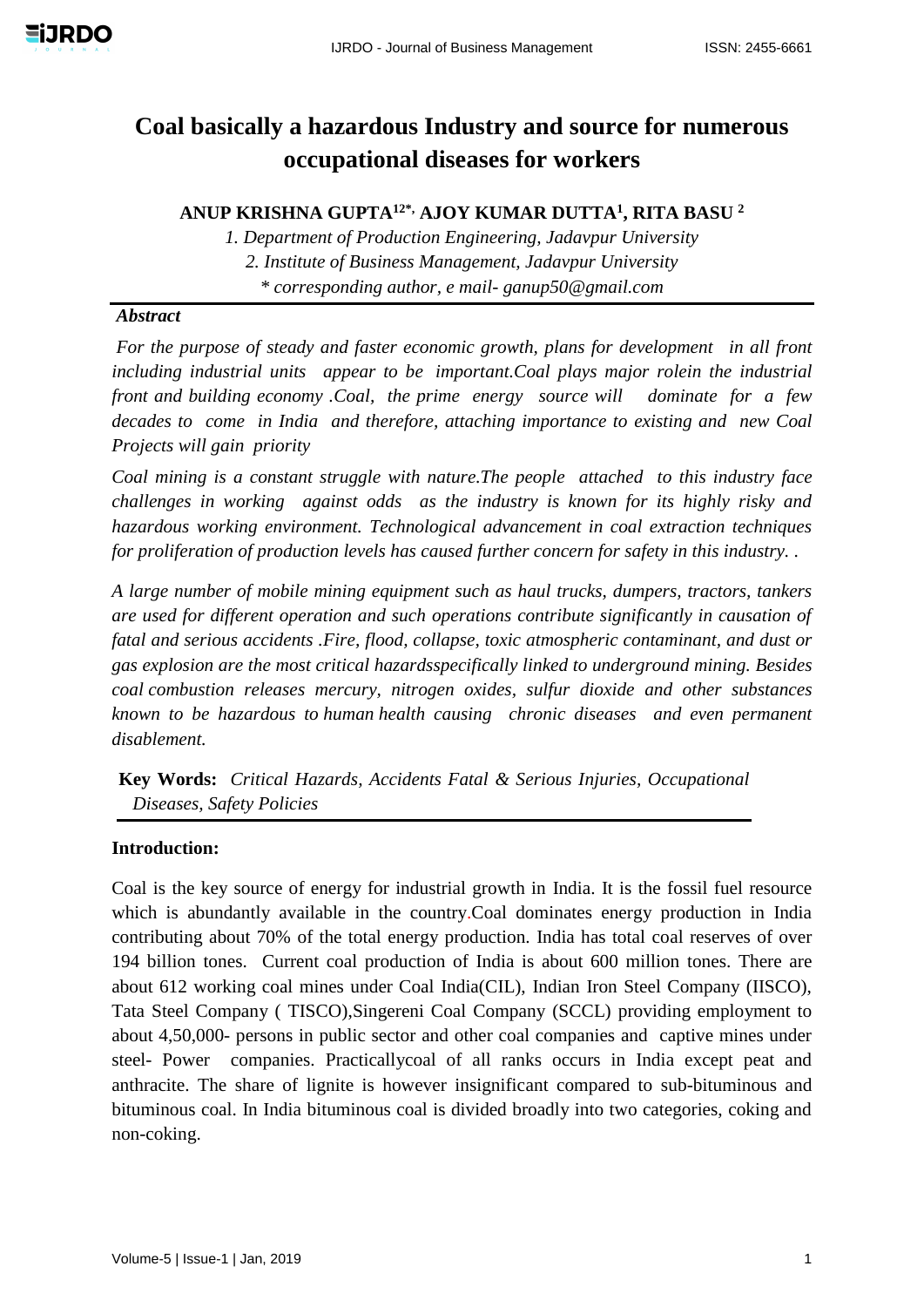Mining is one of the most hazardous sectors due to its complex work environment. Workers of underground coal mines are prone to several risk conditions during their work which may cause loss of life or serious injury which has a direct and indirect cost for employees and employers.The coal mining also have major impact on the health of employees engaged in unhygienicworking condition which is tough due to, high temperature, humidity and .uneven travelling road .Darkness persist in working place with insufficient light .Some time the occupational diseases become so severe that workers face total disablement or inherit ailment specially of lungs due to inhalation of coal dust. Thiscauses serious health problems both during their tenure of service or after retirement.

#### **History**:

Coal mining was first started in 1775 in Raniganj coalfield. Since coal was not commercially viable due to its low quality,mining was suspended for many years .Later coal mining started in Raniganj Coalfieldsagain during 1818. Howeveractual shape was given to coal as industry by DwarkanathTagore in 1837 when coal mining became profitable .The industry became important and vital after introduction of steam engine and starting of rail where coal was essential.(1)

The industry is known for its highly risky and hazardous working environment which can be seen from the incidences of accidents( from 1901 with interval of 5 year )resulting to fatal and serious injuries of coal mining workersin India. During this period coal mines were run by private coal mine owners.. At that time coal industry was highly labour intensive and they were largely seasonal, casual, temporary besides some permanent workers and supervisors.Coal mines were mostly having primitive working methods andin some mines intermediary technologies were introduced. The mines were ofvarious sizes, depth,age and mostly under Indian owners . A few European coal companies were operating since earlier period. From the table below it would be seen that up to 1915, nearly 90 people in average were involved in fatal accidents and were killed every year.In the later period ,the rate of fatality and serious injuries registered higher trend.

# **Table 1 (from 1901 with interval of 5 years)** *Source: Office of the chief Inspector of Mines (2)* **Accident position of Coal Mines of India**

| Year | No. of persons killed | <b>Serious Injuries</b> |
|------|-----------------------|-------------------------|
| 1901 | 70                    | N.A                     |
| 1905 | 58                    | 58                      |
| 1910 | 160                   | 74                      |
| 1915 | 106                   | $239 *$                 |

\* During World war I Coal demand increased and it appearsthat to meet up such demand coal production was increased which might caused higher accidents in mines.At that time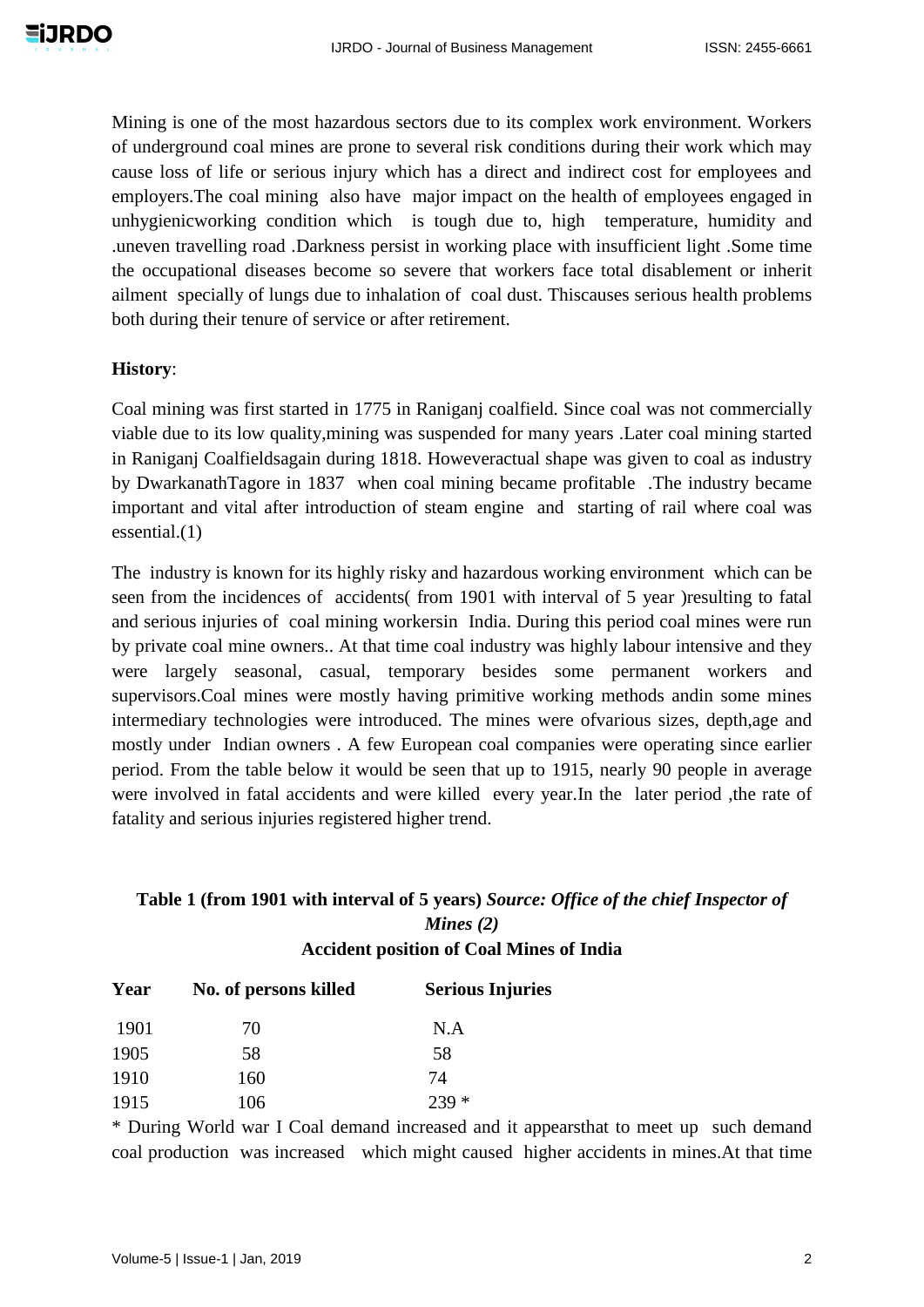principle of "More hole More coal' was adopted by small mine owners in Raniganj coalfields.

| 1920 | 172 | 240  |
|------|-----|------|
| 1925 | 186 | 373  |
| 1930 | 211 | 499  |
| 1935 | 264 | 628  |
| 1940 | 248 | 1220 |

After independence, the administration of the European run coal companies gradually passed on to the Indians experts in mining and more number of small coal minesunder private owners came up. During the period till takeoverof mines there were heavy toll in accidents.

#### **Table 2 Source: Annual Report of Chief Inspector of Mines (3)**

| Year | <b>Killed</b> | <b>Serious Injuries</b> |
|------|---------------|-------------------------|
| 1947 | 239           | 1302                    |
| 1950 | 241           | 1742                    |
| 1955 | 309           | 2880                    |
| 1958 | 420           | 2885                    |

## **Hazards in Coal Mining Industry**:

A mining accident that occurs during the process of mining minerals brings tragedy in the life of coal workers and in their family. It can often have serious catastrophic consequences in underground mines.

In this period hundreds of miners used to die from mining accidents each year, especially from underground coal mining. Over the years, the Directorate General of Mines Safety (DGMS), mining companies, research institutes and academics have made constant efforts to prevent accidents in Indian mines by proposing solutions, such as additional regulations, improved training, advanced technology and reliable equipment.

Though there has been a decreasing trend in the fatal accident frequency rate per lakh man shifts; the death rate per 1000 persons employed and the death rate per million tones of coal production in Indian coal mines, the current rates are still unsatisfactory. The fact is that underground coal mining is associated with hazards and therefore complete elimination of risks is unavoidable.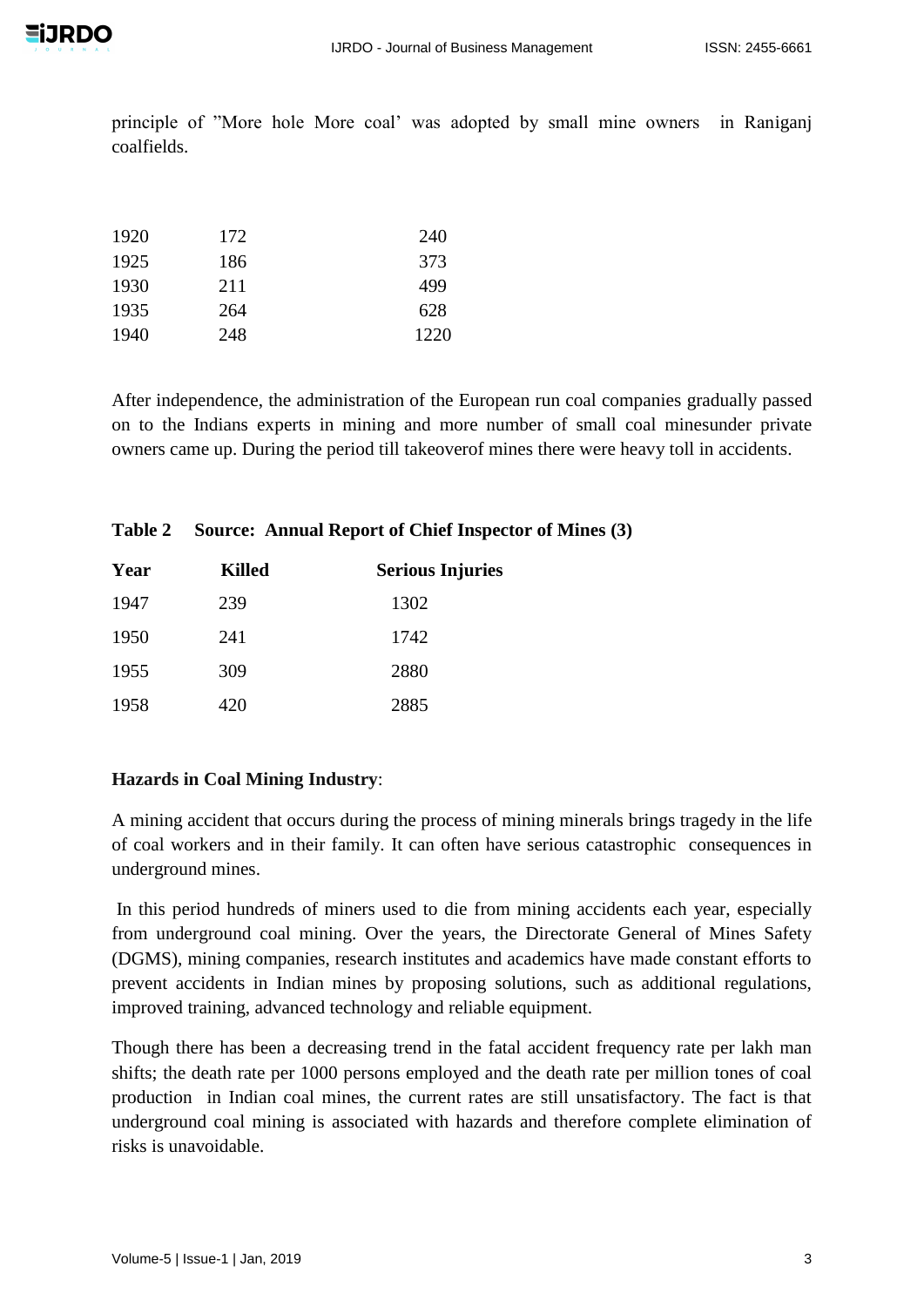Currently coal mining in India is at a very critical juncture (like many other public sector companies). Workers and their organisations are facing an uphill task of preventing entry of private operators in the coal sectors and apprehension of provitisation, in order to save their jobs and union membership. There has been a steady decline in the employment in the coal sector due to mechanisation and other cost-cutting measures. There is no doubt that safety has taken a back seat and people are faced with a Hobson's choice - "No Jobs versus Hazardous Jobs".

The accident figures which appear in government statistics may not reveal the actual situation as many accident that takes place in illegal mines remains un reported.

Due to difficult working environment, there are many hindrances come across during mining. Explosion and mine fire are the most dreadful hazards in underground coal mines and major causes of accidents claiming significant number of fatalities..

Disasters in Indian coal mines have caused havoc in the past. In recent times also, there had been 7 disasters since the year 2000 killing 144 persons. The worst disaster ever in Indian mining history is the Chasnala disaster due to inundation killing 375 persons in 1975, But unfortunately very little has been learn from these past disasters ( *Source: DGMS Report (4-*).

Up to 1909 the general idea was that coal mines in Bengal were free from explosion of fire damp excepting of a minor scale. However on 7 th February1910, due to explosion in Dishergarh mine of M/S Equitable coal company 11 persons lost their lives. In the later period there were several such accidents due to explosion. In same Dsishergarh Mine 14 persons died and 4 persons severely burnt on 20<sup>th</sup> July 1916. On 18 th November 2018, ten (10) lives were lost.

On 17th February1931 as high as 13 persons were killed due to explosion in Nigha coal mine .In a major explosion in poidhi colliery 209 persons died instantly out of which 63 were women employees (at that time female workers used to work in underground mines Explosion in Chinakuri coal mine on 19 th February 1958 turned into a disaster when a number of persons died which involved 173 workers. *Source: DGMS (5)*.

The accident which sometime turnas dreadful disaster are due to the following reasons: Flood:- Floods are big risk for both underground and above-ground mining sites. Gas explosions:- A methane gas buildup can lead to an explosion in a coal mine. Chemical leakage: - Chemicals are used in mines to transform ores from a natural state into usable commodities

From the accident statistics mentioned in the tables it is essential to identify all the potential hazards that may probably lead to accidents of different nature including loss of limbsand even fatal. Mine disaster though undesirableyet it takes placeinvolving heavy casualty. Statistics of accident immediately after takeover of mines in Raniganj coalfields where coal is mined mostly from underground is shown below**.**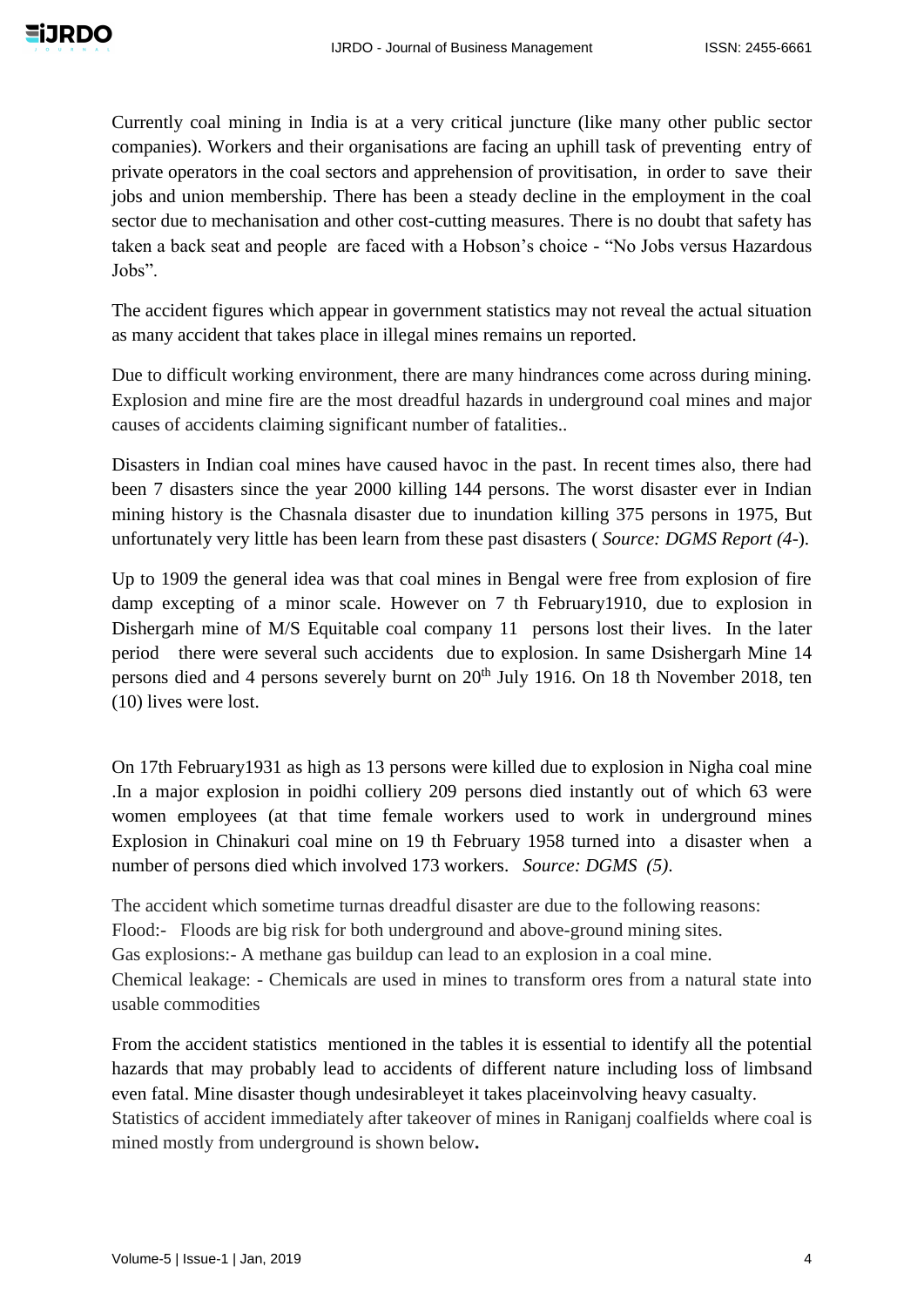| Year                            | 1973 - 74 | 74 - 75 | 75 - 76 | 76 - 77 | 77-78  | 78 - 79 | 79-80  | $81 - 80$ | 81-82  |
|---------------------------------|-----------|---------|---------|---------|--------|---------|--------|-----------|--------|
| Production 21.06                |           | 23.16   | 26.18   | 26.46   | 25.23  | 22.05   | 20.52  | 22.61     | 23.55  |
| Manpower 179635<br>188156       |           | 180943  | 185325  |         | 186673 | 186540  | 186243 | 186673    | 185230 |
| No. of Fatal 36<br>Accident     |           | 48      | 48      | 49      | 43     | 27      | 36     | 25        | 35     |
| <b>Fatalities</b>               | 38        | 56      | 56      | 54      | 46     | 33      | 44     | 29        | 41     |
| No. of serious 209<br>Accidents |           | 260     | 318     | 294     | 326    | 324     | 244    | 353       | 409    |
| No. of serious                  |           |         |         |         |        |         |        |           |        |
| Injuries                        | 308       | 272     | 336     | 310     | 336    | 326     | 272    | 382       | 424    |

#### **Table I Source:Annual Report of Director General Mine Safety –(6)**

On examination of the accident statistics the reasons that could be ascertained and identified as follows:-

1) [Collapse of Pillars](https://mineportal.in/mine-accident.php) 2[\)Blasting](https://mineportal.in/mine-accident.php) 3[\)Roof fall](https://mineportal.in/mine-accident.php) 4[\)Side fall](https://mineportal.in/mine-accident.php) 5[\)Firedamp and Coal Dust Explosion](https://mineportal.in/mine-accident.php) 6) [Mine Fires7\)RockBursts and 8\)Bumps.](https://mineportal.in/mine-accident.php)

Further underground mining hazards include suffocation, gas poisoning, roof collapse, outbursts and gas explosions. Firedamp explosions can trigger the much-more-dangerous coal dust explosions, which can engulf an entire pit.Another danger that miners face every time they venture underground is that of gas explosions. Companies spend a lot of time, money and effort ensuring that there is adequate ventilation but a methane gas buildup can and does lead to explosions

There are still many accidents that can and do occur on mine sites worldwide. One of them being cave-ins. This is tragically one of the most common underground mining accidents that happen. Flooding is also a big danger and can occur due to uncontrolled surface runoffs such as flash flooding caused by heavy rain. These floods can also damage the pit walls of underground mines which may cause a collapse which can be extremely dangerous and in many cases cause fatalities. Mine accidents.also take place due to.Electrocutionand Radon.

Hazards also occur from machines, rope haulage, conveyors, ventilation fans, dewatering pumps, shuttle cars and locomotives.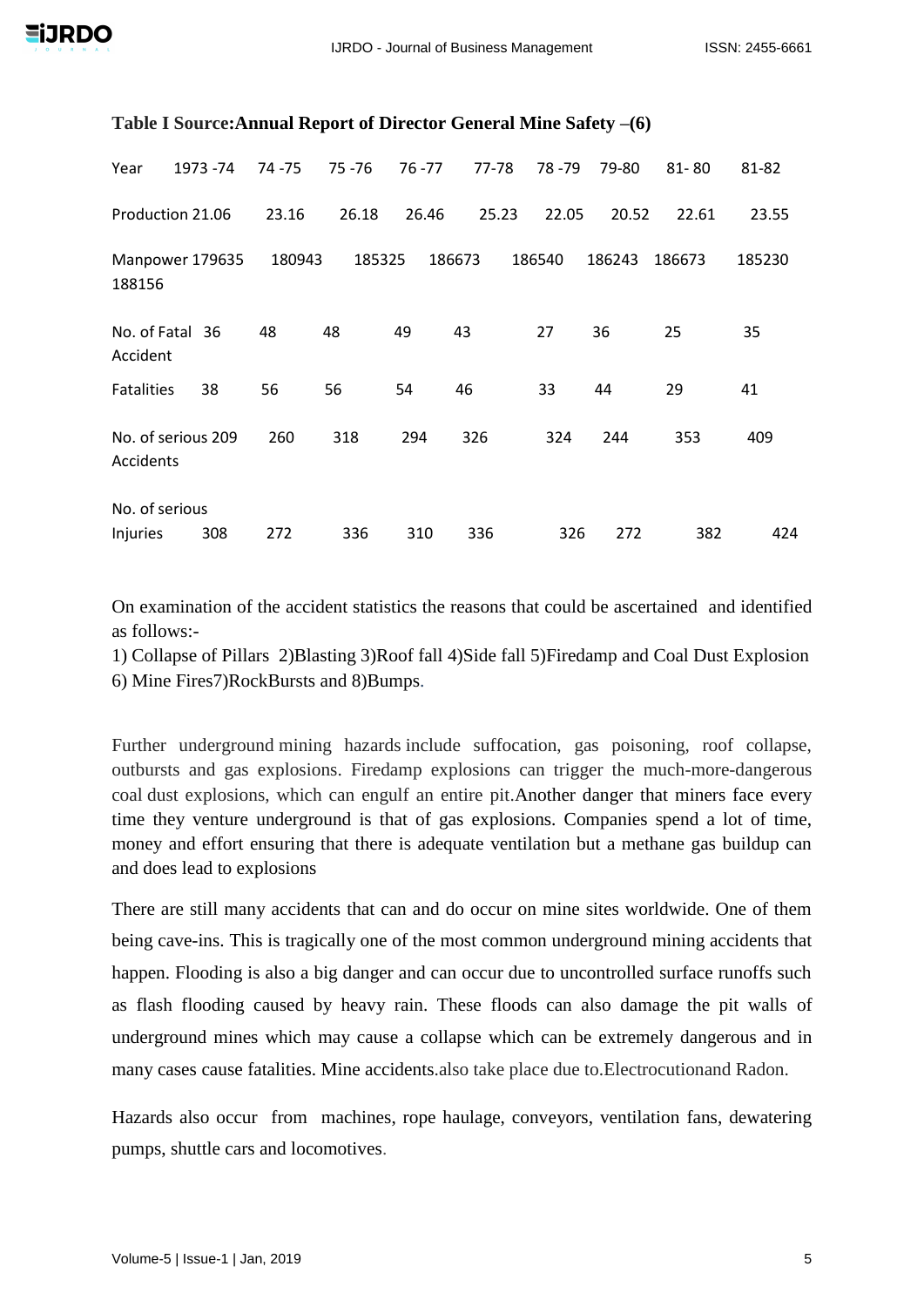The causes of Hazards at the Coal Face can be grouped in two categories

GR I - Hazards at the Coal Face: • Noise • Dust • Explosive gas • Heat • Low oxygen • Roof Fall • Side Fall • Uncomfortable working posture Haulage Hazards • Rope breaking • Run over by coal tubs • little or no illumination Cage Hazards • Brake failure • Operator error.

GR II- Sound • Air pollution • Slippery mud due to oozing water • Poor light • Electrical hazards • Loading and unloading of tubs • Gas • Explosion due to methane.

Over the past 30 years, there has been reduction in fatal accidents and it is because of the fact that coal production has shifted above ground to strip and mountain-top-removal mining. Open cut hazards are principally mine wall failures and vehicle collisions, Coal is inherently more dangerous than metal mining, The reality is that miners are still dying from explosions, cave ins and equipment accidents, and they are also still being exposed to fatal and chronic conditions that are linked to their toxic work environment.

#### **Current position of Hazards In Ranganj Coal fields**

The study on coal mine hazards has been carried out in the area of Raniganj Coalfield the oldest coal mining areas. In this coalfield there are large number of underground mines having low unit production and dismal productivity. b. Difficult geo-mining conditions like high degree of gassiness, seams susceptible to spontaneous heating, presence of water-logged workings in the upper seams etc. Profile of Eastern Coalfields Limited

Extensive manual loading of coal at UG mines led to low production and productivity due to presence of adverse geo-mining conditions Hydraulic sand stowing had to be done in many mines which led to increase in operational cost.

Presently in Ranganj Coal fields there are- 77 underground mines and 21 open cast Projects.The rate of fatal accident shows a significant reduction from 1980 to 2000 but it becomes almost flat for the last 13 years since 2000. Though all the accidents were investigated and recommendation were made for preventing recurrence, there is no further reduction in the rate in last 13 years.Accident Statistics for the year of 2016-17 & 18 (upto July) in Raniganj Coalfields are: -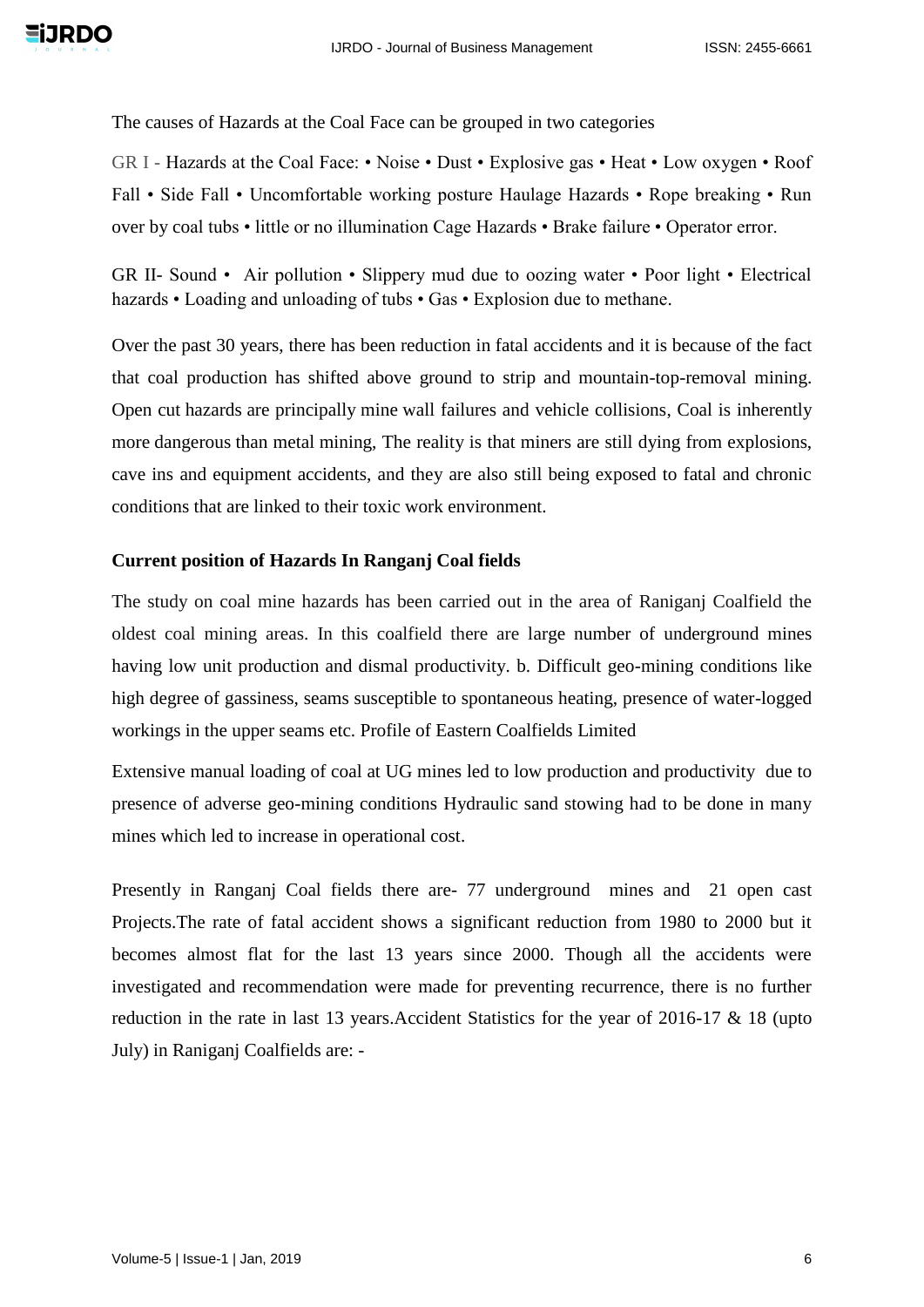

#### **Table 4 Accident** *Source: Ministry of Coal Govt. of India (7)*

|                                                                                 | 2016 - 2017*           | 2015-2016 |  |
|---------------------------------------------------------------------------------|------------------------|-----------|--|
| <b>Fatal Accidents</b>                                                          | 7                      | 8         |  |
| Fatalities                                                                      | 24                     | 8         |  |
| Serious Injuries                                                                | 41                     | 38        |  |
|                                                                                 |                        |           |  |
| Fatalities /Million Tone Output 0.592                                           |                        | 0.199     |  |
| Fatality /3 Lakh Man shift                                                      | 0.475                  | 0.153     |  |
| (* subject to reconciliation with DGMS)                                         |                        |           |  |
| Fatal Accident (FA) Fatalities (FI) Serious Accident (SA) serious Injuries (SI) |                        |           |  |
| 2017                                                                            | 2018 (Up to July 2018) |           |  |
| $(F A) (FI) (SA) (SI) (FA) (FI) (SA) (SI)$                                      |                        |           |  |
| 40<br>19<br>44<br>20                                                            | 40 44<br>20 20         |           |  |
|                                                                                 |                        |           |  |

S*ource: From Records of Eastern Coalfields Ltd. (8)*

The trend of accident during last few years were considerably high.

## **Health Risks-Coal's Assault on Human Health**

Besides mine accidents of both Fatal, Serious and Minor injuries, the workers in coal mines face health problems like chronic diseases. These are mainly arising out of dust and coal particles. Also workers suffer disorder inheap,knee, Spine. Shoulder, as well asloss of hearing,loss of eye sight partially and skin diseases.

Some occupational diseases/injuries common in mine workers are: • Noise Induced Hearing loss. • Tremors due to drilling. • Chest Infection/Bronchitis. • Occupational Skin Diseases. • Gas poisoning. • Multiple injuries, head injuries and spinal injuries due to roof fall (which is the most common case handled in hospital).

**Dust Problem:**Coal mine dust causes a spectrum of lung diseases collectively termed coal mine dust lung disease (CMDLD). These include Coal Workers' Pneumoconiosis, silicosis, mixed dust pneumoconiosis, dust-related diffuse fibrosis (which can be mistaken for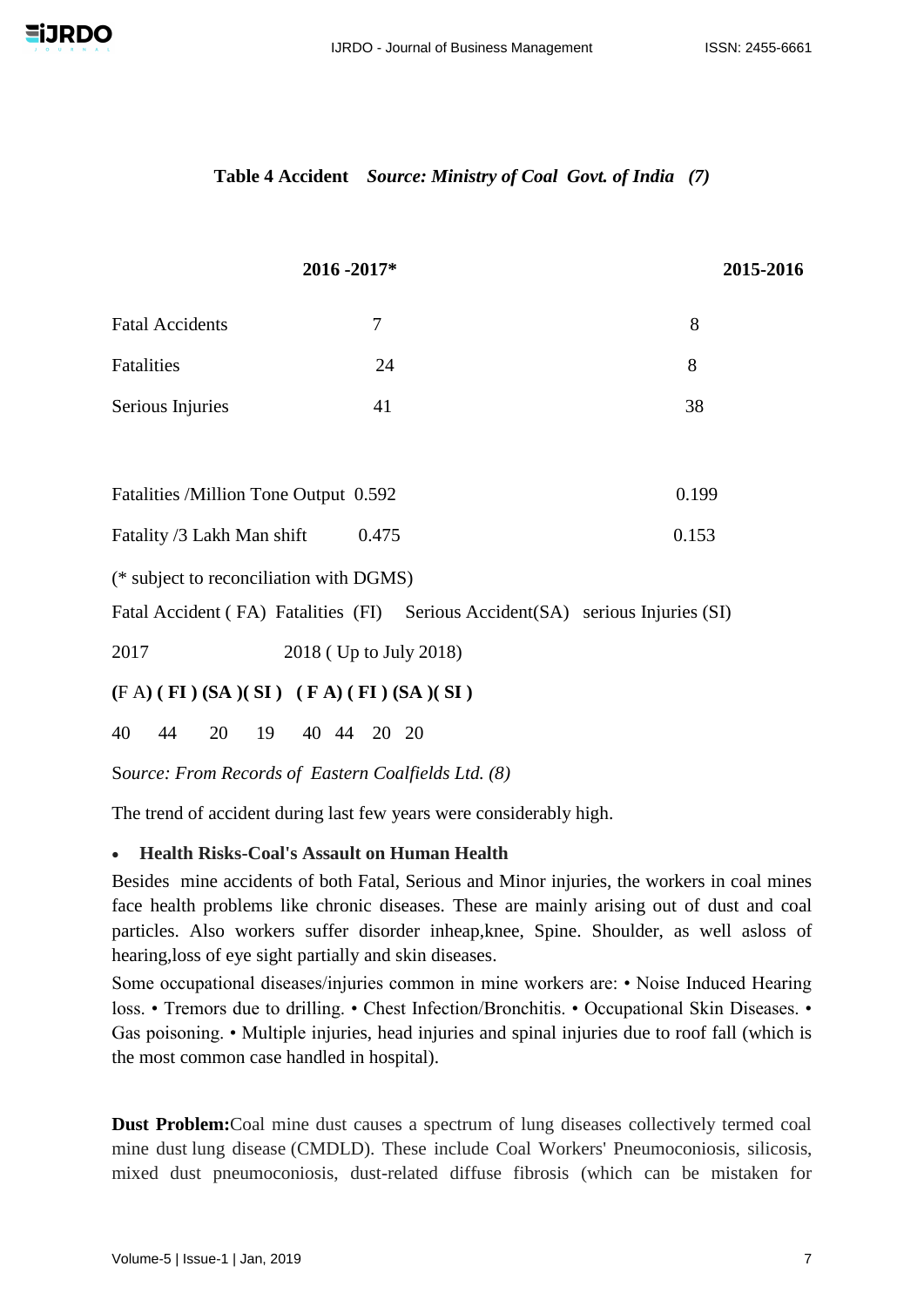idiopathic pulmonary fibrosis), and chronic obstructive pulmonary disease.Miners run the risk of respiratory damage through the high levels of dust and other chemical particulates present in deep coal mining. Some of the disorders caused by these particulates include COPD, coal worker's pneumoconiosis (CWP) and progressive massive fibrosis. (PMF). Black lung disease, which can strike coal miners, is another form. Pneumoconiosis can cause scarring of the lungs called fibrosis

Coal Workers' Pneumoconiosis (CWP), commonly referred to as black lung, is a type ofpneumoconiosis caused by inhaling respirable coal mine dust. Chest x-rays can show shadows in the lungs called opacities.

An irreversible, disabling form of this disease called silicosis can occur when a miner inhales excessive amounts of crystalline silica, or quartz**.(**  Sourcehttps://www.miningreview.com**).**Silicosis is the diseases most familiar to many. They have similar radiographic findings, with milder forms characterized by small (<1 cm) rounded opacities found more in the upper lung zones. A more severe form called progressive massive fibrosis (PMF) is characterized by coalescence of small opacities into large  $(\geq 1 \text{ cm})$ opacities. These diseases can be distinguished by pathology; their pathogenesis and pathology are reviewed else where. Miners with combined exposures to coal and crystalline silica (quartz) dusts can also get mixed dust pneumoconiosis. Coal miners with rheumatoid arthritis and a background of pneumoconiosis are also at risk for rheumatoid pneumoconiosis,. In this condition, multiple well-defined rounded nodules, classically resembling rheumatoid nodules in other locations, may occur in crops. They range in diameter from about 0.5 to several centimeters and are found predominantly at the lung periphery.

Coal combustion releases nitrogen oxides, sulfur dioxide, particulate matter (PM), mercury, and dozens of other substances known to be hazardous to human health. Sulfur dioxide  $(SO<sub>2</sub>)$ , which causes acid rain and forms small airborne particles that, can cause lung damage, heart disease, and other illnesses.

*In a joint study by the Indian Council of Medical Research and the InternationalDevelopment Research Centre, Canada (ICMR & IDRC, 1993) in the Raniganj coalfield area of West Bengal-* (9 )

the following facts were observed:

(a) The dust levels in all underground coal mines included in the study were higherthan the suggested threshold limit value (TLV).

(b) The prevalence of pneumoconiosis in underground coal miners was 2.84% whilein the case of surface coal workers it was 2.10%.

(c) About 40% of the cases of pneumoconiosis in underground coal miners and 20%in surface coal workers showed irregular (linear) opacities on chest X-rays.

(d) The prevalence of chronic respiratory symptoms amongst the underground minerswas 31.3%, which was significantly higher than that amongst the surface coalworkers (17.0%).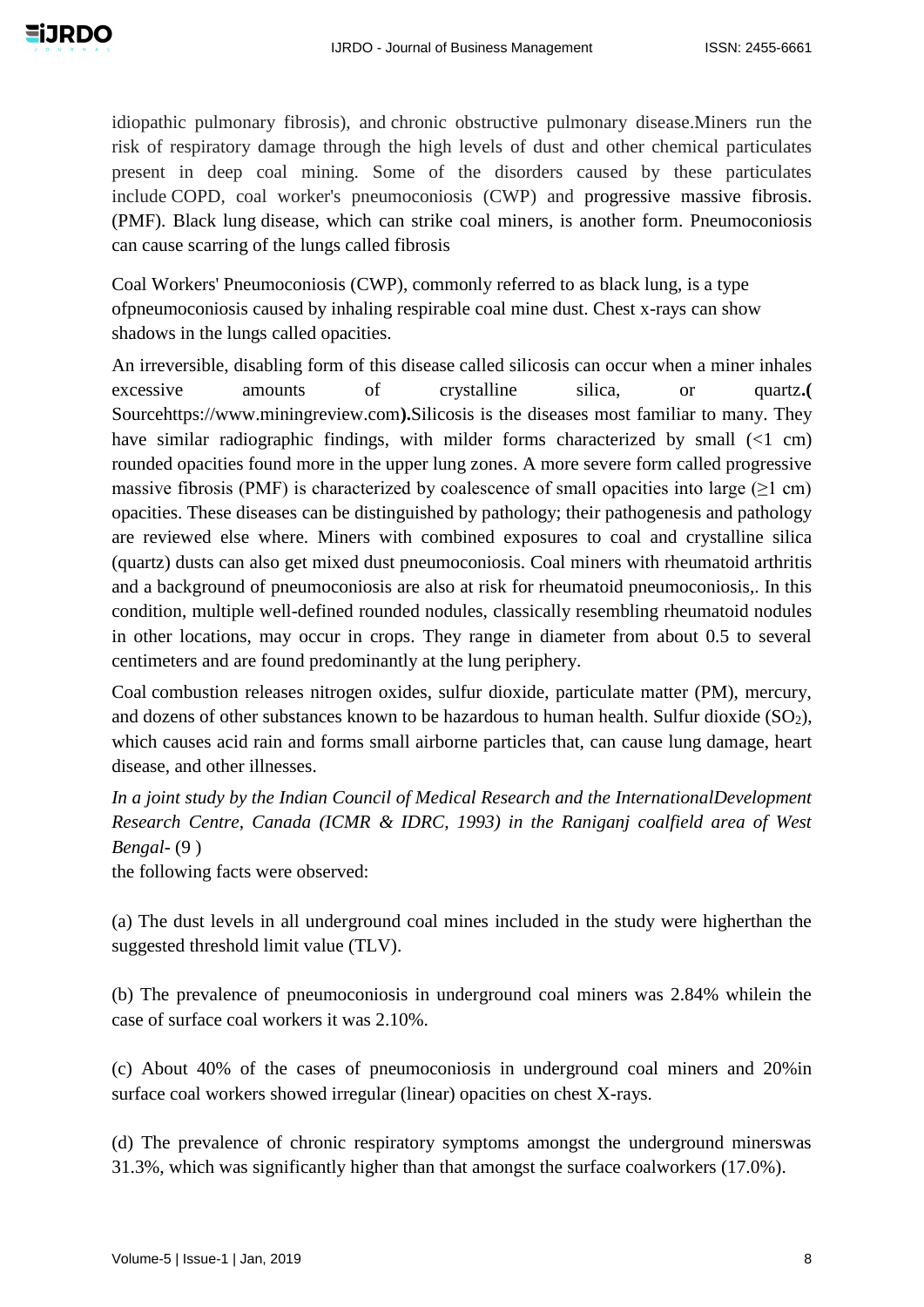(e) The overall prevalence of functional abnormalities of lung in underground coalminers and surface coal workers was 45.4% and 42.2% respectively.

(f) In underground coal mines the noise levels were higher than the standardsprescribed by Director General of Mines Safety (DGMS). This can create ENTrelated problems.

(g) The thermal environment in the underground mines was found to be non conducivefor heavy and moderate physical work as evidenced from Wet-Bulb-Globe-Temperature (WBGT) index.

(h) The wind velocities at the working faces in underground coal mines were found tobe either low or stagnant

# **Disorder of Knee, Heap joint,shoulder .ear causing hearing problem and eye sight problems etc**

Employees often face disorder of Knee, Heap, and shoulder joint also Ear causing hearing problems and low eye sight etc which they develop during the course of employment.. The possible reasons as identified for all such ailments are:

i) Heap Joint and Knee pain:- problems occur due to regular walking underground mines through uneven travelling road

 ii) Shoulder problems: crop up mainly with the coal loaders forcarrying coal loaded baskets over head or Shoulder.

Osteoarthritis is almost a common problem to mine workers who are engaged mainly for underground work Osteoarthritis in any of these locations stated above can cause pain, muscle spasms, and diminished mobility. In some cases, the nerves may become pinched, which produces radiating pain. Advanced disease may result in numbness and muscle weakness.The condition can causebone spurs to grow on the edges of the joint. Bits of bone or cartilage can break off and float inside the joint space, which causes more pain and damage.

Osteoarthritis often affects the spine. Usually, damageddisks or joints in the spine cause only mild pain and stiffness. However, osteoarthritis in the neck or lower back can cause numbness, pain, and weakness in an arm or leg if the overgrowth of bone presses on nerve.

Osteoarthritis, the most common joint disorder, often begins in the age group of 40s and 50s . Many people have some evidence of osteoarthritis on x-rays (often by age 40), but only half of these people have symptoms. Internal derangements of the knee joint appear to be prevalent among coal-miners.

A large proportion of miners suffering from acute orthopedic disabilities are treated in the hospital, as well as some of those suffering from the more chronic orthopedic conditions.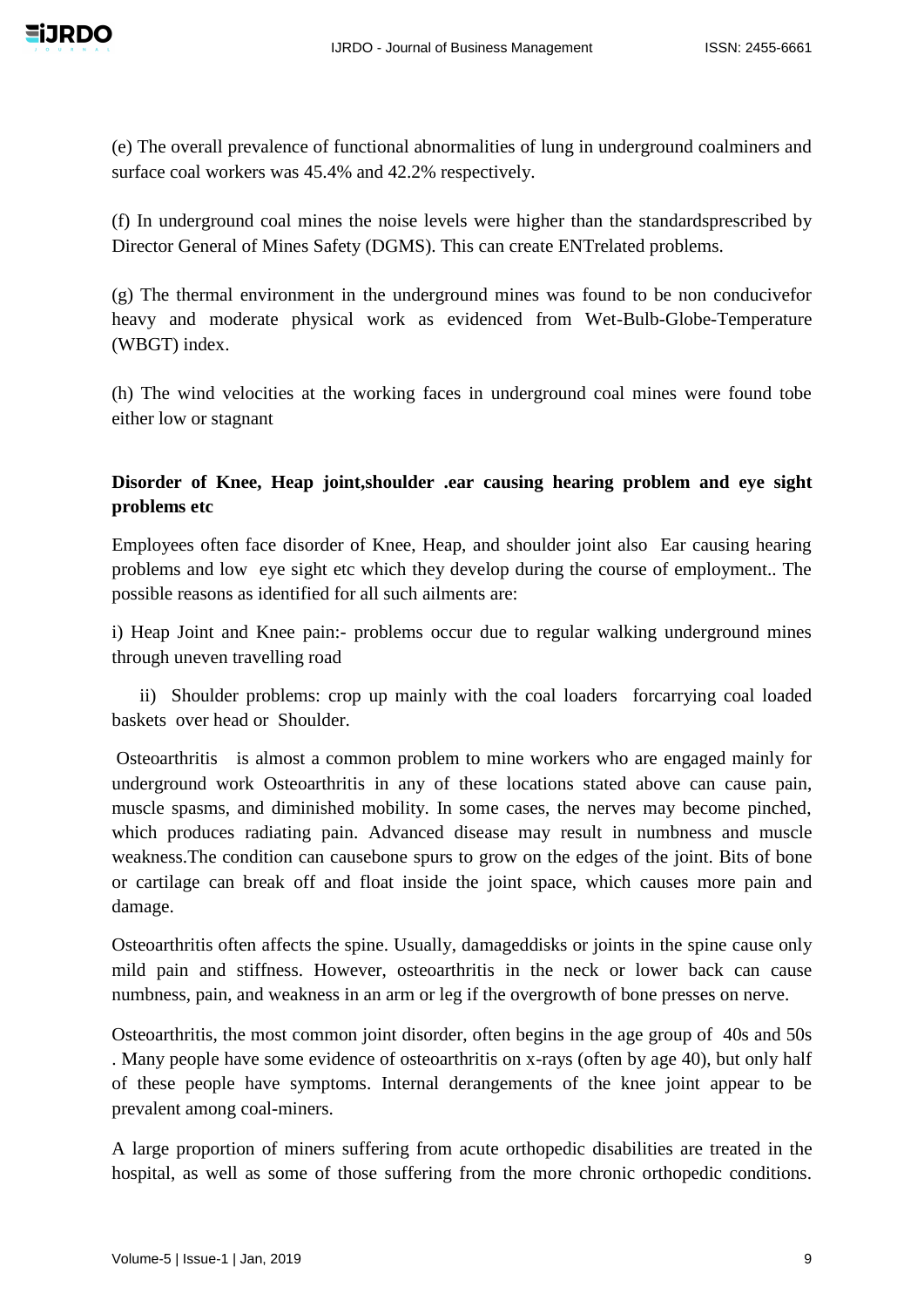However according to Medical Specialists osteoarthritis affects only joints and not internal organs *(10)*

Different body parts pain in coalminers performing strenuous jobs withPercentage have been ascertained ( Personal survey -June 17 to December 17).

## **Table -5 Disorders(Source:-Regional Hospitals of ECL)**

| <b>Type of Workers</b>     | <b>Disorder</b>  | $\frac{0}{0}$ |
|----------------------------|------------------|---------------|
| 1. Coal Loaders            | Neck trouble     | 18.18 %       |
| 2. Coal Loaders &          |                  |               |
| <b>Wagon Loaders</b>       | Shoulder trouble | 14.54 %       |
| 3. Timber/ Rail carrying   |                  |               |
| Workers, Miners Low        | back trouble     | 54.13 %       |
| 4. Trammer who             |                  |               |
| pushes Loaded Tubs         | Wrist trouble    | 12.72 %       |
| 5. Driller and Underground |                  |               |
| Workers in general         | Leg trouble      | 29.09 %       |

The disorder often seen among the workers engaged in pushing coal loaded tubs (Trammer), lifting heavy wooden props ( Timber Majdoor & Mistry) Carrying heavy Drill Machines ( Driller).

In this study 34 out of 55 miners (65.45%) complained about the development of musculoskeletal disorders at different body parts. The maximum pain was identified at lower back. The presence of lower back pain was observed among 54.13% of miners. The prevalence of pain in different body sites of the miners increased significantly with their ages. According to the present study, the repetitive operations and awkward postures were the risk factors for the development of work related musculoskeletal disorders in neck, shoulder and upper limbs; moreover, the repetitive operation of moving heavy substances and stooping postures continuously were related significantly with the development of lower back pain at lower limbs due to the long standing awkward posture. It may be concluded from the above study that Eastern Coalfield miners are suffering from work related musculoskeletal disorders. This condition may be rectified by changing working postures or by implementation of ergonomically designed tools and machineries.

A group of conditions that involve the nerves, tendons, muscles, and supporting structures such as inter vertebral disks. They represent a wide range of disorders that can differ in severity from mild, periodic symptoms to severe, chronic, and debilitating conditions. Workrelated musculoskeletal disorders (WMSDs) arise from such risk factors as frequent or heavy lifting; pushing or pulling heavy objects; prolonged awkward postures; vibrations; and repetitive, forceful, or prolonged exertion of the hands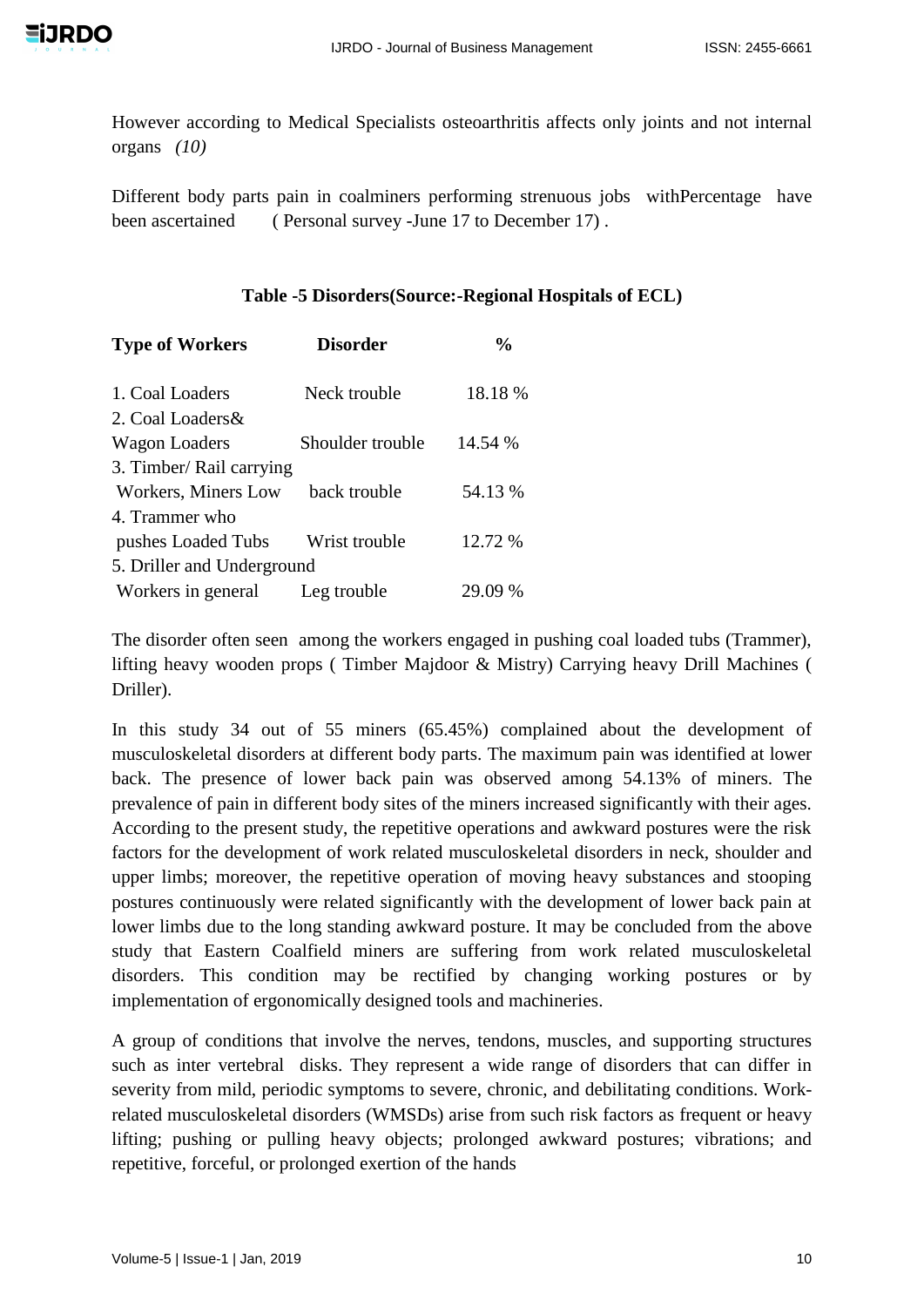Apart from orthopedic disabilities, problems often found with ear , eyes. nose and throats of mine workers.

iii) Hearing trouble or defect in ears causes due to heavy sound underground during blasting of coal seam. The underground tunnel create huge sound during drilling and blasting . Because of the incessant drilling and usage of heavy machinery, mines are notoriously noisy places; the constant exposure that miners have to the mining equipment can damage their hearing, and even rupture eardrums. Unfortunately many miners do not notice the damage to their hearing until it's often too late. There are other dangers lurking on mine sites, including injury or death caused by falls, and accidents

 iv) Occasionally problems do develop in eye and eye sight due to working inthe coal face with the aid of safety lamp. In the darknessthe workers cannot use googols to protect the eyes from coal dust and minor coal particles.

v) Coal dust creates problems in thethroat and nose of coal mine workers.

There are also a number of known health risks that miners are exposed to during their careers. Miners in underground mines are at a risk of developing occupational disease or respiratory related issues caused by ventilation hazards and exposure to harmful substances.

Radon is an odorless radioactive gas that can lead to lung cancer from long term exposure. Dust is also a major danger that miners face on a day to day basis. Blasting and drilling creates very fine dust particles in the air which can accumulate in and damage the miner's lungs. This buildup can lead to pneumoconiosis, Silicosis

The unhygienic working conditions in underground mines create healthhazards for the mineworkers and have a major effect on their health. The problem isespecially serious in view of the economic importance of coal mining in India – as asource of energy, in terms of its contribution to GDP, and as a major provider ofemployment.

To find out health condition a study has been carried out in June 2017 in three large mines of Raniganj Coalfield where the number of underground and opencast project workers are considerably high.

## *Table 6: Total Work Force and Sample Size in the mines under study*

## **Name of Mine Total Work Force Sample Size**

| Kajora Underground         | 1461 | 238 |
|----------------------------|------|-----|
| Khottadih Underground Mine | 1620 | 267 |
| Rajmahal OCP               | 1848 | 182 |

| <b>Opencast</b>              | Group of Diseases KhottadihUnderground | kajora Underground Rajmahal |       |
|------------------------------|----------------------------------------|-----------------------------|-------|
| Lung related                 | 45.37                                  | 44.94                       | 39.02 |
| Pain                         | 62.18                                  | 46.19                       | 56.09 |
| <b>Intestinal Infections</b> | 36.28                                  | 34.08                       | 20.73 |
| <b>Tension Related</b>       | 22.33                                  | 25.09                       | 23.17 |
| <b>Chest Pain</b>            | 12.56                                  | 10.49                       | 13.17 |
| Dermatological               | 15.39                                  | 11.98                       | 10.97 |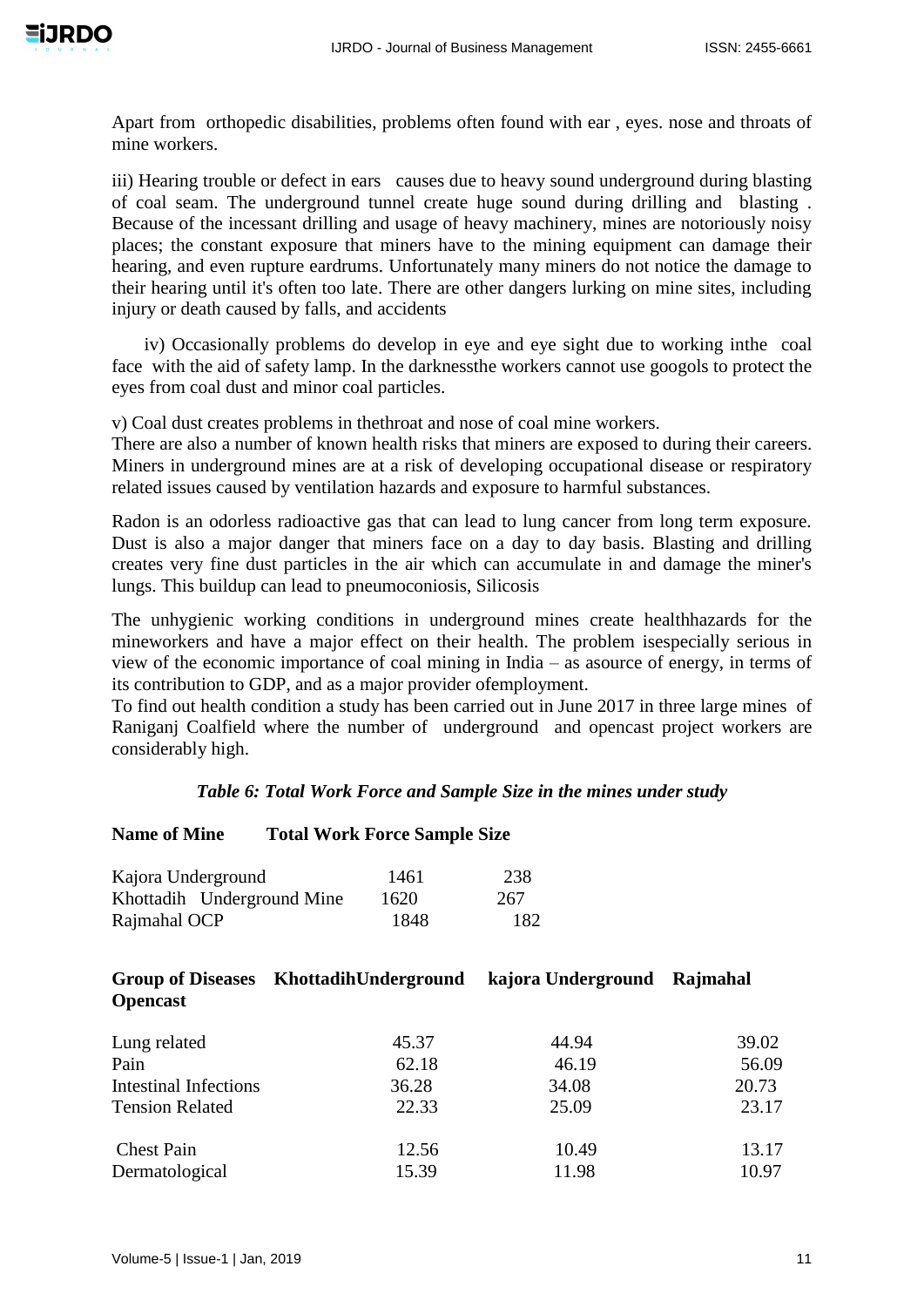In a few such studies record of hospital admission and cause of death statistics have been used to create the disease profiles.

The two main disease groups are lung related ailments and different types of body pain.

The incidence of intestinal infections and tension related diseases are also high.

Feeling of discomfort in different body parts among underground coalminers

Studies have shown that the mining industry had the second highest incidence ratio for low back disorders. Low back disorders are consistently the single leading cause of lost-time MSDs (Shin splints) in Lower limbs were associated with the long standing and awkward posture and prolonged working posture is mainly associated with the development of musculoskeletal disorders. Repetitive operation and awkward posture are the risk factors in the neck & shoulder (Impingement syndrome). The underground coalminers engaged in drilling operations mostly complained about wrist (Wrist tendonitis) and shoulder trouble

# **Table 7 Name of Group Diseases and Symptoms in Group**

Lung related -- Asthma, Breathing Problem, Cold Cough, Tuberculosis, Whooping Cough. Pain -- Body pain, Gout, Low back Ache, Spondylosis. Intestinal Infections -- Gastritis, Intestinal Infection Tension Related --Blood Sugar, High Blood Pressure, Low Blood Pressure, Headache, --Vertigo. Chest Pain --Chest pain Dermatological --Skin infection Miscellaneous --Accidental injuries, Diabetes, Ear, Eye, Jaundice, Neurological problem, Renal problem, Surgical cases, Thyroid, Typhoid

# **Table 8Mine workers suffering from various disease**

*Source:-Personal Survey through collection of data from Hospitals of ECL Carried in June 2018*

The public sector coal companies offer free medical treatment to the family membersof workers' comprising of the workerhimself, his wife ,daughtesr and sons.Though many of them suffer from various deseases as per the hospital records the list of diseases that workers suffer have been listed below:-

Gastrintestinal disorder , Respiratory Disease Ear Disorder Eye problem ( Age group from 30 years and above),Anemia Cardiovascular Disease Injury in Mine while working Skin Disease Joint pain Spine,Hip, Knee Other ailment – TB, Jaundice, Typhoid, Neurological problem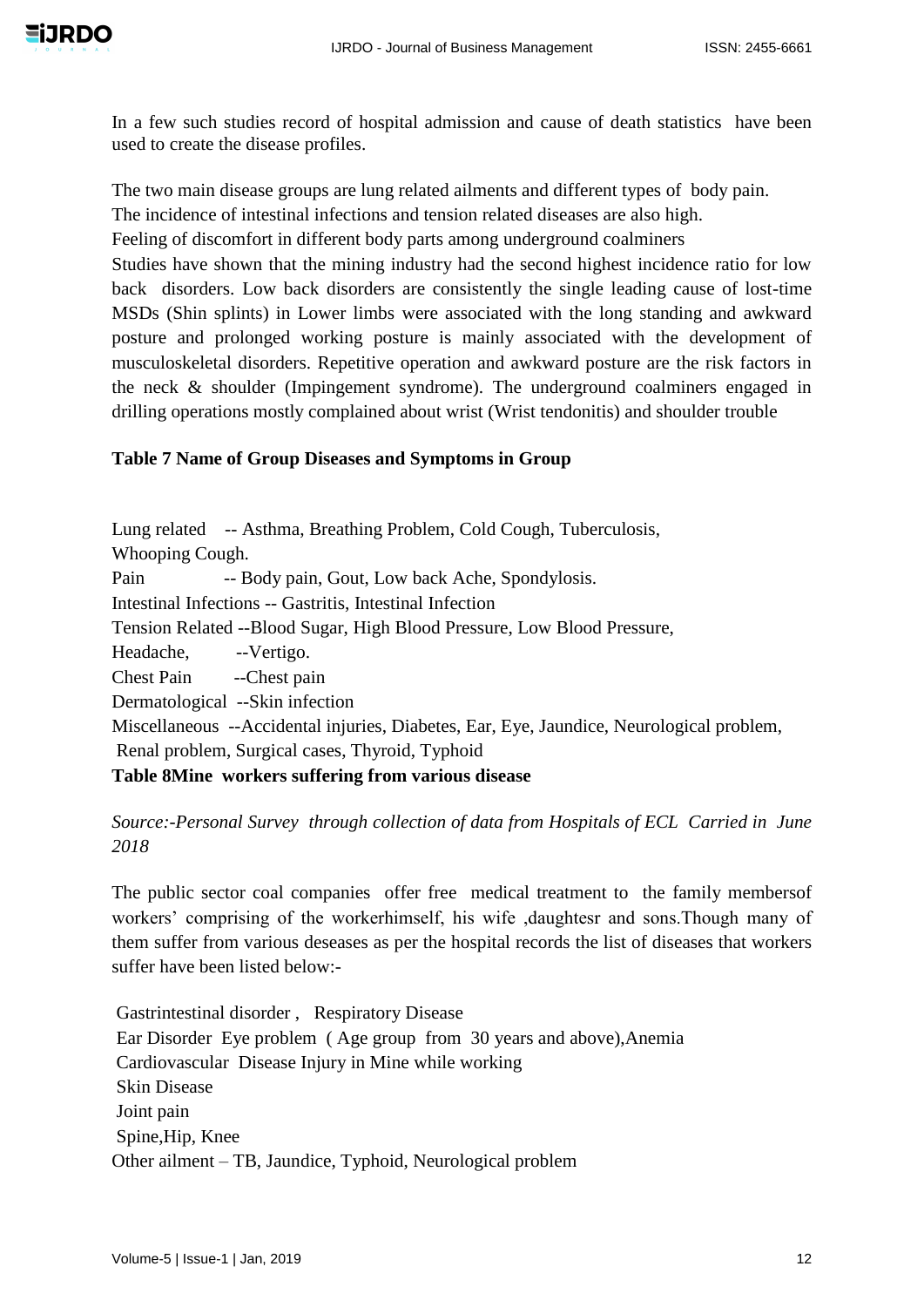

SincePeriodical Medical Examination (PMEs) are not carried out properly and also due to lack of qualified doctors in this sectorthe figures of occupational diseases in the mines cannot be ascertained correctly.Many actually don't report to Minedispensary.

The several thousand miners here must contend with air filled with coal dust. Some say they have developed asthma and other respiratory problems. Others say theenvironment exacerbates existing health conditions

Chemicals used in mines are often the cause of long term health issues for miners as inhaling dangerous chemicals along with dust can cause terrible long term health issues. Miners also work with heavy electrical equipment which puts them at a risk of electrocution, often caused by working with electricity in a damp environment.

There are also a number of known health risks that miners are exposed to during their careers. Miners in underground mines are at a risk of developing occupational disease or respiratory related issues caused by ventilation hazards and exposure to harmful substances.

Whether it is deep or surface mining there are risks, and in recent times it has been a widely publicized subject, and every year we have more and more information available to us through research and testing.

## **Factors affecting Health of Mineworkers:**

Having established that mining exposes the workers to health problems and adversely affects their health, it is necessary to identify the factors influencing health of the mine workers.

From extensive study it is considered that the following factors can affect health of mine workers.

- 1. Level of education of the Coal workers
- 2. Type of job they perform
- 3. Extent of training in work place
- 4. Experience of the job
- 5. Place of work of the worker; and
- 6. Exposure to the mining environment;
- 7. Physical fitness

In the following sections an attempt will be made to examine whether and how these factors affects health of mineworkers.

1. Level of education of the Coal workers: Generally the coal workers engaged in manual jobs are mostly illiterate. For earning livelihood they undertake arduous job of underground mine.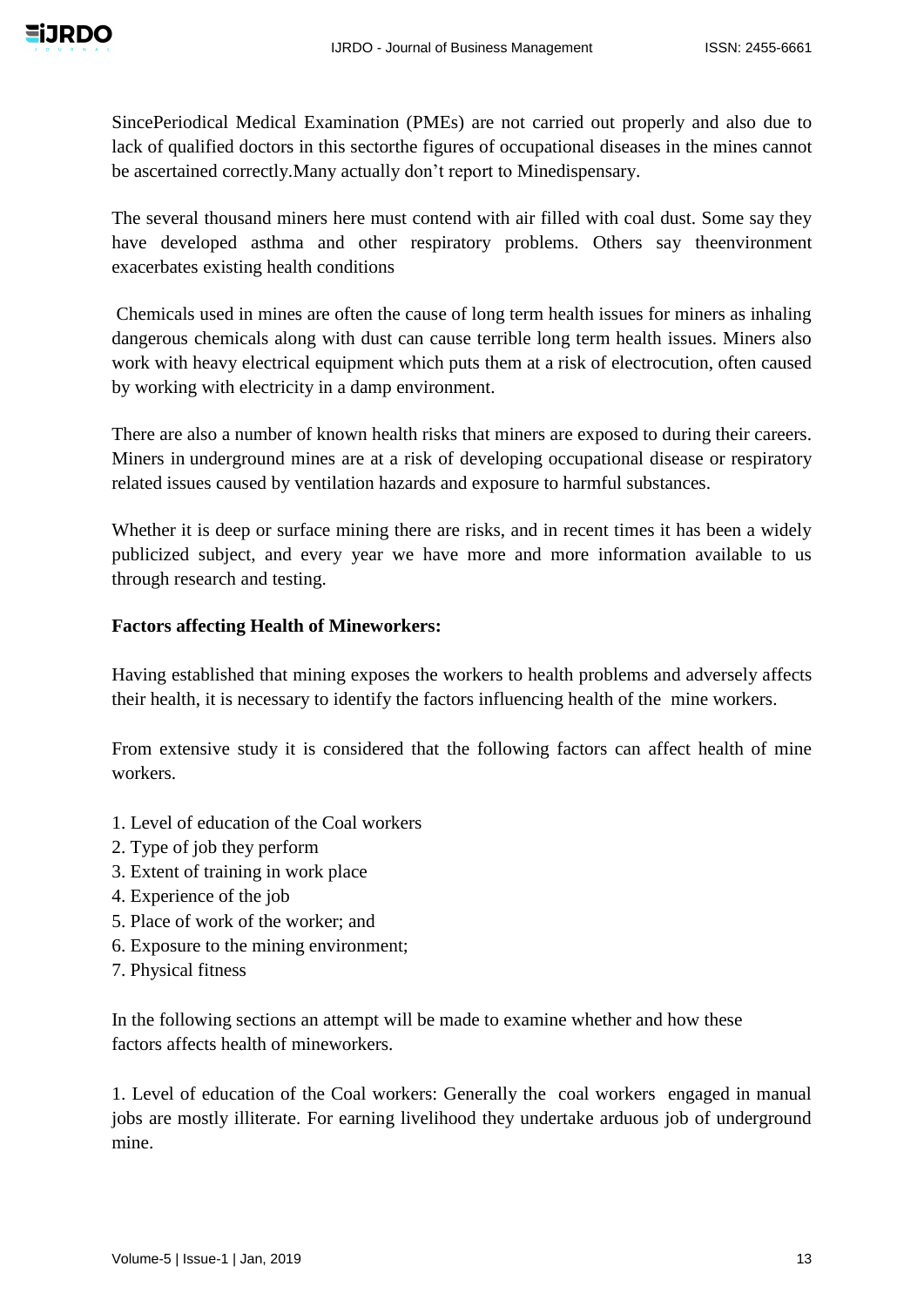2. Type of job they perform:- Besides many jobs related to underground mine the workers are engaged in mainly heavy manual job such as i) carrying on head /shoulder loaded coal baskets and loading unloading in coal tub, ii) carrying timber props for roof supporting,iii) carrying rails for laying lines underground for movement of coal tubs , iv) carrying heavy explosive box, v) pushing of empty and loaded tub, vi) carrying heavy drill machine and for drilling holes in coal seam.

3.Extent of training in work place. The young employees lack training and they take time to adjust with the working environments in the mine though at the initial stage vocational training is imparted to all workers.

4. Experience of the job. Generally workers hail from rural areas and villages. They earn experiences with the passage of time.

5. Place of work of the worker; The place of work has different environment depending upon the depth of the mine, size, production capacity, distance of coal face from pit bottom ( Some time distance is over one kilometer or more considering the age of mine)

6. Exposure to the mining environment;due to their rural background, apathy to work to carry out 6X8 hours laborious work a week, the workers some time feel mentally tired and develop repulsive attitude for drudgery in the work.

7. Physical fitness: Traditionally the local people belonging to backward strata of the society such as Bauri, Kurmi, Dusad,Hanri, Dome generally work as coal loader , wagon loader and their physique is generally thin in their stature, They are usually irregular in the work and mostly addicted to country liquor

Coal mines have workforce from all over the country. For heavy manual jobs the people from Punjub is preferred, for Masonry jobs person do come from Jamtara, Giridhi,of Jharkhand. For Loader's job people fromUP Bihar are found competent as they are physically tough.

# **Deep Coal Mining Community Health Risks (11).**

The health outcomes associated with living in a deep coal mining community are various. Everything from increased rates of lung cancer, respiratory disease, and low birth weight can be linked to communities that are located near mining facilities. Some illness and disease rates (COPD and hypertension specifically) are directly correlated to the number of tons of coal that are extracted from mines. These health issues pose a significant risk to all people located within proximity of deep coal mining facilities.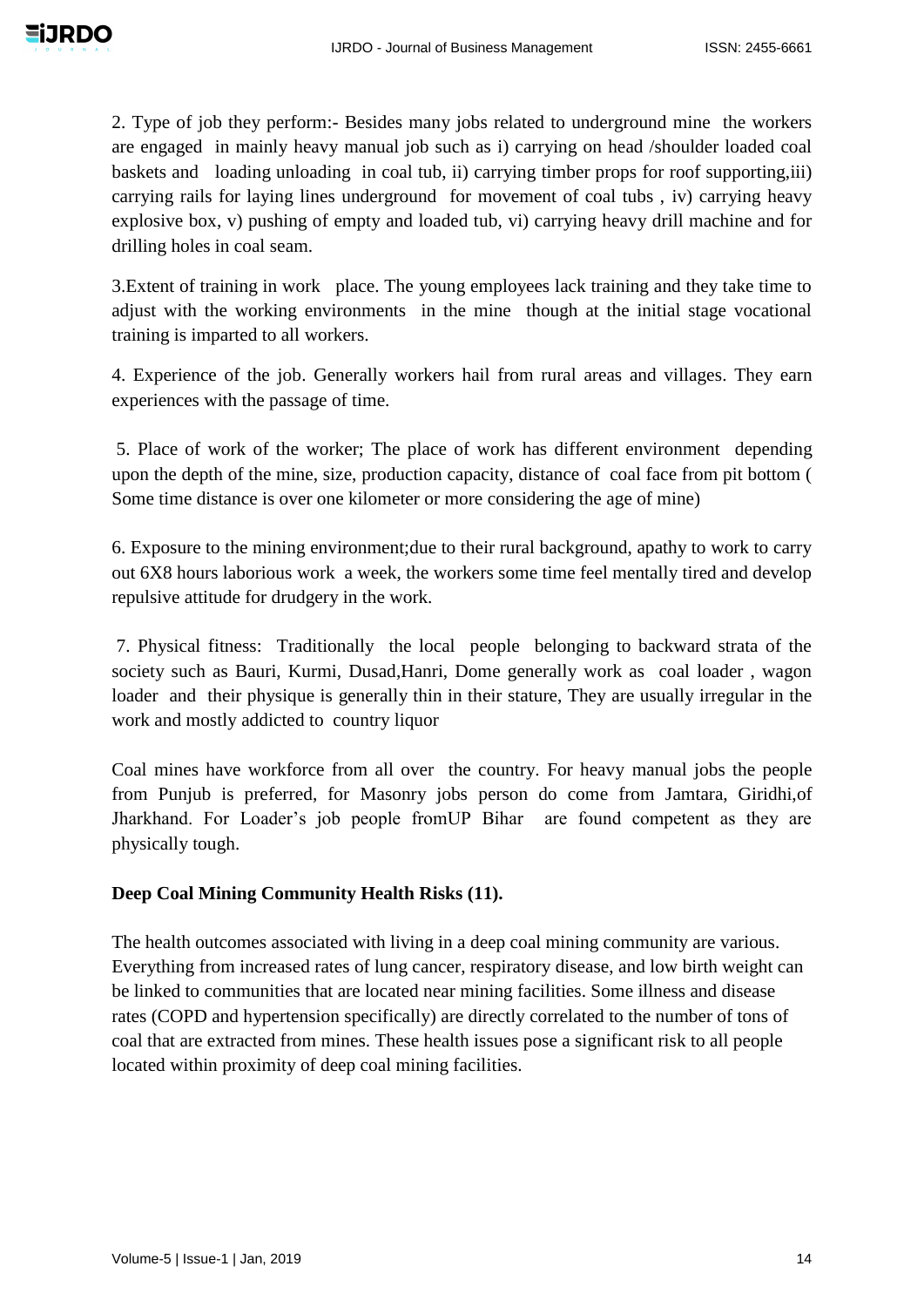#### **Surface Mining Community Health Risks**

Communities located within proximity of mountaintop mining sites face a broad array of health concerns due to several factors. The use of explosives at these sites causes a great amount of dust which can affect the respiratory health of nearby communities. These explosives are also created from chemicals which have been linked to poisoning in local area residents. These explosions are also capable of fracturing underground water tables and lead to the contamination of drinking water by heavy metals, mine drainage, and methane gas. Explosions have caused flying debris that have crashed into homes causing structural damage and even loss of life. Also, several of the illnesses associated with deep coal mining are also present in communities located within proximity of surface mining sites.

#### **Recommendations:**

Mining industry has been a topic of increasing attention in the last few decades. The accidents and disasters of the past years due to different causes push for a moment of reflexivity about learning from accidents. The increased interest in improving the safety at workplace has been driven mainly by a series of mining disasters that have occurred in India as well as in the rest of the world

There are numerous measures that have been put in place to try to ensure the safety and health of miners including introducing sophisticated ventilation systems, respirators and ear protectors which have dramatically improved the work environment for many miners worldwide, however the reality is that mines are still dangerous and accidents do still occur.

People should not eat or drink in areas where coal dust is prevalent.

Arrangement of supply of filtered water for the workers has to be made near working face both underground and Opencast Projects

Coal dust on the skin should be washed off as soon as possible, and clothes covered in coal dust should beremoved promptly and washed thoroughly.

After and before blasting of coal seam water spry and sprinkling will be important to suppress the dust.

To improve safety position the application of effective risk management has become a requirement in the mining industry.

To avert accident from Roof fall, regular inspection and checking of roof is required before the workers enter the workingface. Where necessary Roof Stitching and Roof Bolting will be essential..

As far as possible proper illumination in underground mines are needed to avoid accidents

Laying of Electric cable need to be done properly and checked regularly so that leakage if any is detected. Necked live wire may ignite trapped gas and become a cause for explosion underground .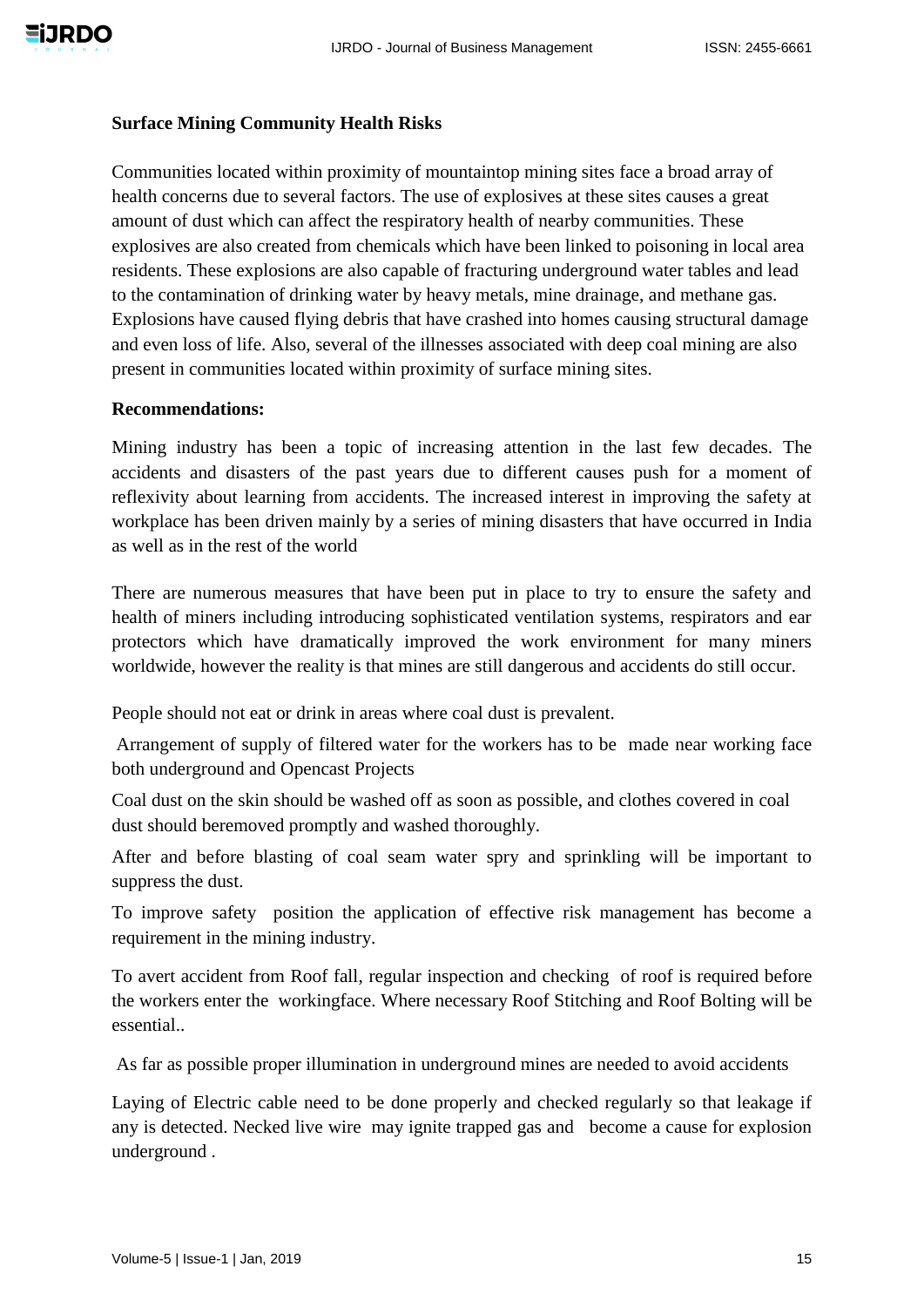To improve safety the application of effective risk management has become a requirement in the mining industry. The application of risk assessment in mines has become important not only for ensuring a safe working environment but, also, it is now a legal requirement.

Coal India Ltd.( CIL) has formulated a Safety Policy for ensuring safety in mines and implementation. If the same is truly followed and closely monitored at several levels then there will be gross improvement in the safety aspects. The safety polices of CIL are:

1) Operations and systems will be planned and designed to eliminate or materially reduce mining hazards;

2) Implement Statutory Rules and Regulations and strenuous efforts made for achieving superior standards of safety;

3)To bring about improvement in working conditions by suitable changes in technology;

4) Provide material and monetary resources needed for the smooth and efficient execution of Safety Plans;

5) Deploy safety personnel wholly for accidents prevention work;

6) Organize appropriate forums with employees' representatives for Joint consultations on safety matters and secure their motivation and commitment in Safety Management;

7) Prepare Annual Safety Plan and Long term Safety Plan at beginning of every calendar year, unit-wise and for the company, to effect improved safety in operations as per respective geo-mining needs to prepare the units for onset of monsoon, to fulfill implementation of decisions by Committee on Safety in Mines and Safety Conferences Source Annual Report of  $CL(12)$ 

Trade unions have to play a major role in the improvement of the health and safety conditions in the mines. Fortunately, there is a strong trade union in this sector (unlike many other sectors in India). However, they have to perform a critical balancing act between ensuring better health and safety at workplace that does not threaten their jobs. No doubt it is very difficult as Mining Companies always quote their losses as a reason for their inability to invest in health and safety and many a times also threaten privatisation or closure if such things are demanded. The need of the hour is to develop a holistic approach towards safety, which should not mean just more personal protective equipment.

# **Conclusion:**

With the increasing demand of Coal, production will go up in future. While safe mining will ensure safety of workers continuous medical checkup will also protect their health. To bring about improvement in working conditions continuous updating and suitable changes in technology through R&D will be the prime task of the Management. It is also important for the Management toprovide material and monetary resources for the smooth and efficient execution of Safety Plans.

To improve safety the application of effective risk management has become a requirement in the mining industry. The effectiveness of mining risk management essentially depends on the risk assessment process, as the output of the risk assessment process helps the mine management to decide upon the control measures to be employed to mitigate the risks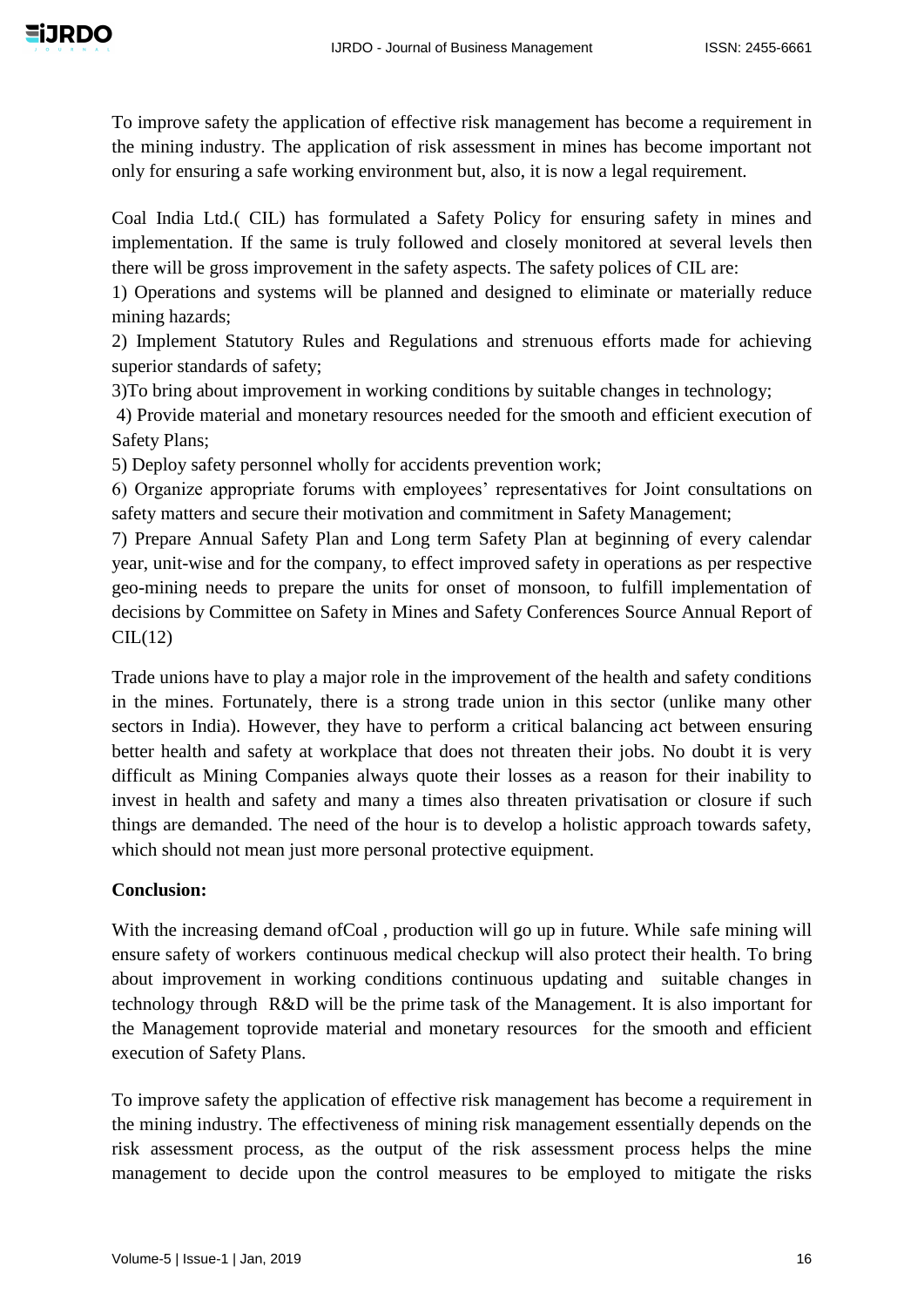identified in the mine. The application of risk assessment in mines has become important not only for ensuring a safe working environment but, also, it is now a legal requirement. The capability of a risk assessment process depends on the hazard identification phase, as unidentified hazards may lead to unknown and unmanageable risks. Therefore, it is essential to identify all the potential hazards to manage the risks in mines.

Unsafe acts of the worker are the most critical human factors identified to be controlled on priority basis. A significant association of factors (namely age, experience of the worker, and shift of work) with unsafe acts performed by the operator is identified.

There have however been significant strides in recent years to improve the working conditions for miners, and to create a safer, healthier work environment. With the introduction of strict safety legislation and protocol, as well as advances in safety equipment, the industry has seen a significant fall off in fatalities in recent years.

Coal mining, world over, is highly regulated industry due to presence of many inherent, operational and Occupational Hazards. Coal Mine Safety Legislation in India is one of the most comprehensive and extensive statutory framework for ensuring Occupational Health and Safety (OHS). Compliance of these safety statutes is mandatory. The operations in coal mines are regulated by the Mines Act, 1952, the Mine Rules –1955, the Coal Mine Regulation-2017 and several other statutes framed there under.

Unhygienic environment in the working face is responsible for occupational diseases for the workers. The workers who suffer from acute or chronic diseases due to working in the mines for a long period continue to face health problems throughout life.Moreover any death caused due to mine accident is recorded merely as a number in the report and statistics. It howeverwill not speak about the misery of the rest of the members Such untimely death which causes irreparable loss to the family of thedeceased. The story of tragedy will remain untold in the statistics and report. It is the ill fated familywho loses the only breadearner either husband of a wife, or son of father, or father of ason or daughter will continue to remember the dear one.

Considering the human aspectit is desired that the persons in the helm of the Management of coal mines will be much considerate to find out avenues to make mine as safe as possible by introducing effective technologies regular mine inspection and ensuring strict safe practices.

## **Reference:**

1. *Gupta Anup.K TwoDecades of Eastern Coalfields , Published by Eastern Coalfields Ltd,1995* 

2 Records from the archives of *the office of chief Inspector of Mines , Dhanbad*

*3* Records from the archives of *the office of chief Inspector of Mines , Dhanbad*